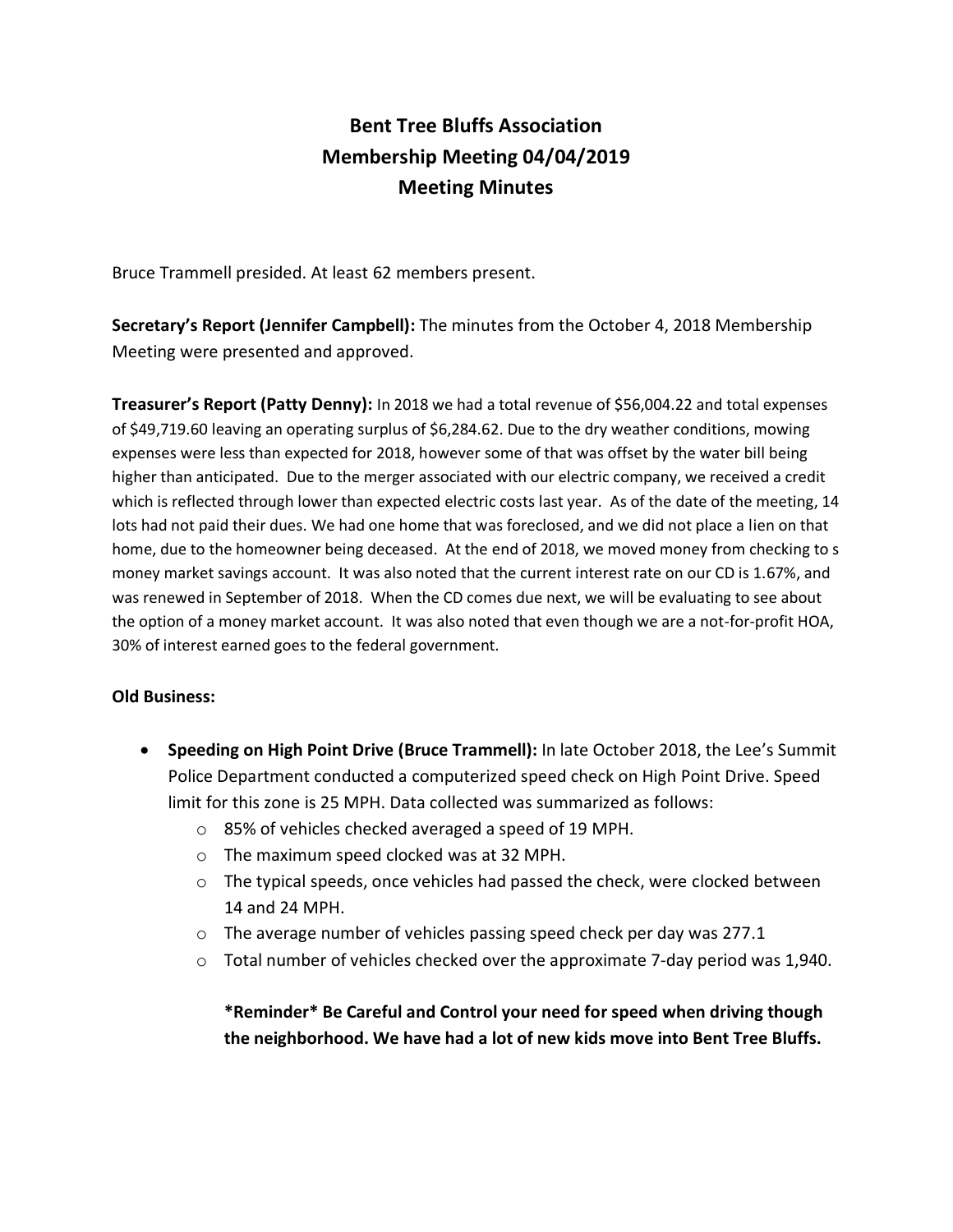#### **New Business:**

• **Streets of Pryor West (Darlene Barnard):** This is a 40-acre development that will include a water feature at the entrance, a McKeever grocery store, 2 restaurants, retail stores, and about 400 apartments in 4-story buildings. They are also planning senior living housing across from Summerfield, however that phase of the project is on hold for at least 5 years. They will alter the walking path at the corner of Chipman and Pryor Road in Lowenstein Park for the water feature (pond). They do plan to add parking to the park in between the existing parking lots, new bathrooms and \$800,000 of improvements to the park. The developer is making a concerted effort to work with the city and surrounding residents.

There is a ground breaking date for late April 2019. KCP&L will need to move power lines before construction can take place fully. They have also been staking the ground at Lowenstein Park recently.

- **2019 BTB Directories (Darlene Barnard):** Directories will be delivered the weekend of April 5<sup>th</sup>.
- **Neighborhood Enhancements (Sam Mahlstadt):** Sam is forming a committee to plan and propose neighborhood enhancements. Some enhancements discussed were:
	- $\circ$  Bench by the pond (\$500.00)
	- o Picnic Table (\$1,000)
	- o Playground (\$5,000-\$40,000)

 $\circ$  Walking trails for the common area or around the ponds. Gravel or Asphalt? Sam has promised that there will be no increase to homeowners', dues for enhancements. There will be no increase in liability insurance for a playground, basketball court, or walking trails. There will be a slight increase for property insurance. Some homeowners' questions were:

- o Will there be better access to the common area? Yes this was voted on at the October 2018 homeowners meeting and approved to installing a sidewalk on the easement on High Point Drive. This was actually already in the plans when the neighborhood was built but not completed.
- o Could we have a clubhouse to have parties? This is an idea to keep in mind.
- o How big of a playground? Sam has revisited the previous bid from 2017 which included a large piece of equipment, ground cover and a bike rack.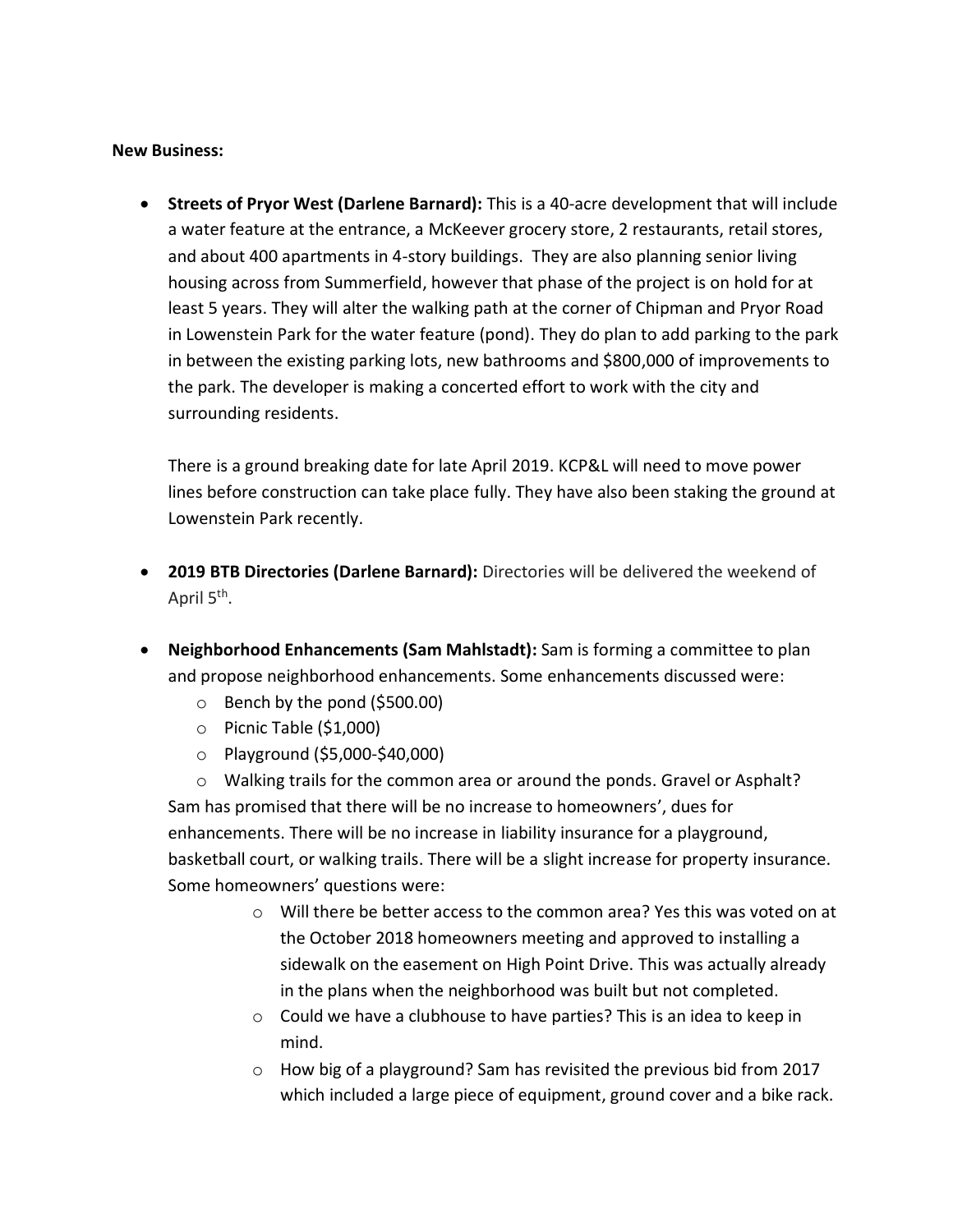Everything is on the table right now. The goal would be to have a small playground where neighbors could meet.

o How do we keep nonresidents from playing on the playground and potentially getting hurt? There will be signs posted that this playground is meant for BTB Families only.

Bruce Trammell did state that it is important for the Board to get input from the homeowners on how much they would like us to enhance. Bryan Rahn and 3 others have volunteered for this committee. If you would like to be on this committee please contact Sam Mahlstadt at smahlstadt@gmail.com.

- **Treasurer Position (BruceTrammell):** Thank you Patty for serving as Treasurer for the past 5 years. Thank you for all that you do for treasury and above and beyond for Bent Tree Bluffs Neighborhood. Jennifer Campbell will be taking on the position of Treasurer.
- **Secretary Position (BruceTrammell):** Jennifer Campbell nominated Bryan Rahn for the open Secretary position. Sam Mahlstadt seconded the nomination. It was voted on and approved. Welcome Bryan Rahn.

## **Committee Reports:**

- **Architectural Committee (Darlene Barnard):** As we come into the season of outside improvements please make sure you are submitting repairs/replacements. This includes but not limited to paint and roofing. There are covenant specific standards on the roofs we are to install in BTB. Composition shingle industry standards have changed in the last few years.
- **Compliance Committee (Kim Naylor):** There has been a few complaints this year. Everyone that the committee has contacted this year has complied with the Committee's requests.
- **Pool Committee (Larry Reed):** Angie Leonard reported the financials. The BTB pool current balance is \$86,526.27, and this consists of \$40,000 of first installment of dues and redeposit of CD1 \$12,995.55. The HOA will transfer the remaining dues to the pool when the remaining outstanding dues are collected from homeowners. There is an \$8,300.00 operating surplus. The second CD of \$13,000.00 will be maturing in May 2019. This is the last year of the additional \$50.00 fee for pool members for the long term repair fund.
	- o Repairs Needed:
		- Skimmers
		- Pool painted (within 1 to 2 years)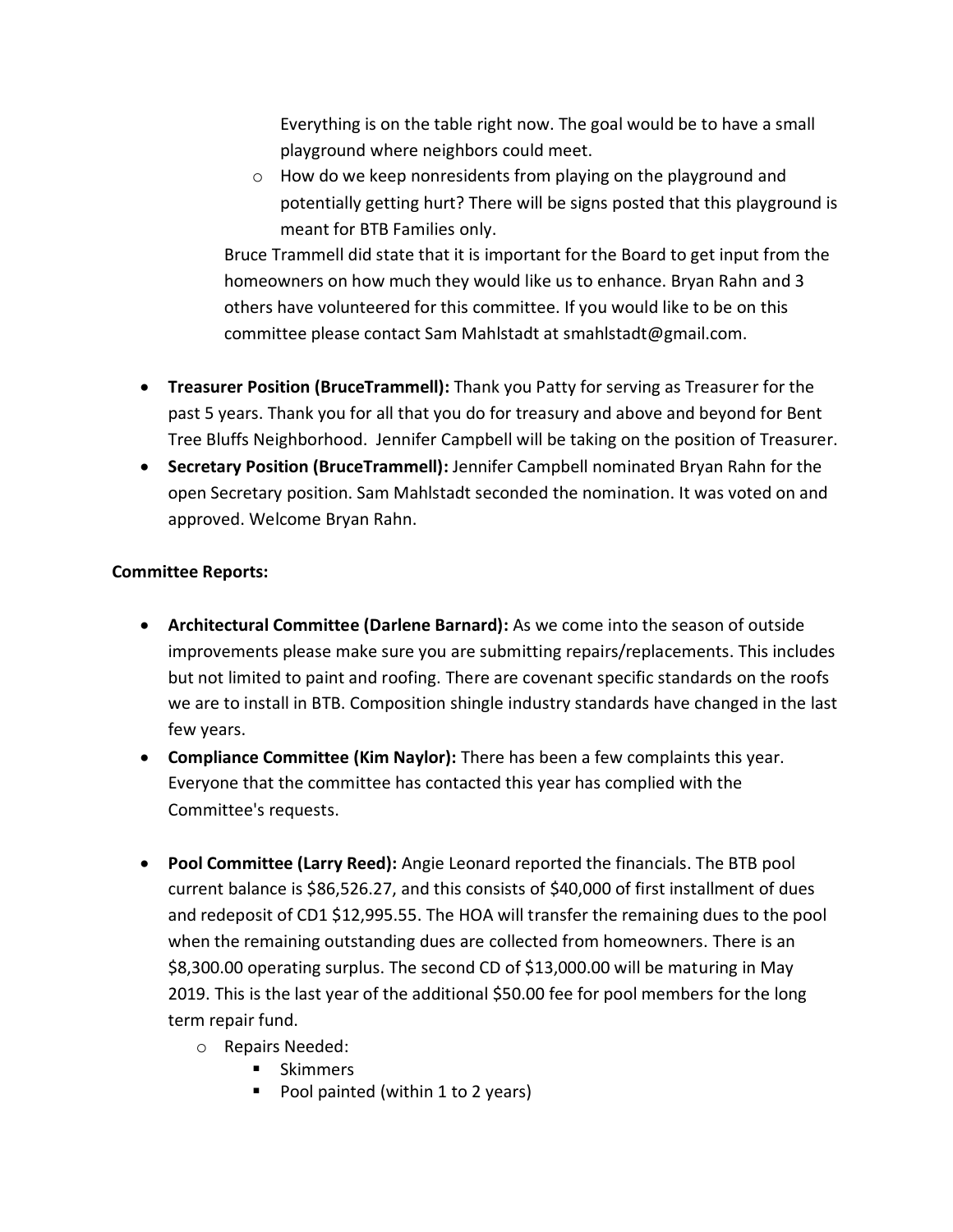■ Fence- repair the gap from the ground shifting

There has not been any new pool members this year. Residents who are not pool members are allowed to buy in to the pool membership at any time at a cost of \$1,000.00 plus current year dues. There are 260 homes out of 321 that have pool memberships. We have a new pool management company- Aquaticare. Last year the pool was not as clean as it could be. Aquaticare will be here to clean the pool daily.

The pool committee going forward is contemplating if BTB pool will continue to be a swim team pool or a recreational pool. There is a concern as to having enough swimmers from BTB. Last year we had 40 BTB swimmers and 20 were from outside BTB to make a full team. The swim team uses the pool Monday-Friday 8:30am-11am for swim practice, leaving the pool open time for residents at noon. They have 3 Wednesday night meets at BTB pool throughout their season from 6:00pm-9:00pm. The pool committee is looking to open the pool earlier on the weekend without life guards. A waiver will need to be signed. They are evaluating getting key cards or fobs this year. The pool will also be getting fans installed in the covered area to help keep residents cool. There has also been expressed interest in

- o A splash pad
- o A zero entry
- o A slide (liability)

o Ladders (stairs were updated already) benttreebluffspool@gmail.com These have been tabled for another time. Bruce thanked Larry and the pool committee for all their hard work.

Any concerns regarding the pool, including the hours, please e-mail the pool committee at benttreebluffspool@gmail.com.

- **Welcome Committee (Gina Seibel):** Bruce stated we would like to thank Susan Robinson for everything she did with the welcome committee and welcome Gina to the welcome committee. Patty included we welcomed 15 residents to Bent Tree Bluffs in 2018 and 4 residents this year. There are 3 houses in Bent Tree Bluffs on the market with a contract on 1. Gina will be including in the welcome packages the Chamber of Commerce community events. She will also inform new residents of the Bent Tree Bluffs Facebook page and link to the Bent Tree Bluffs pool page. We have 219 residents on the Bent Tree Bluffs Facebook page.
- **Pond Committee (Gary Denny & Randy Naylor):** The spillways are over 30 years old and are having erosion issues and are needing to be fixed. The water is going under the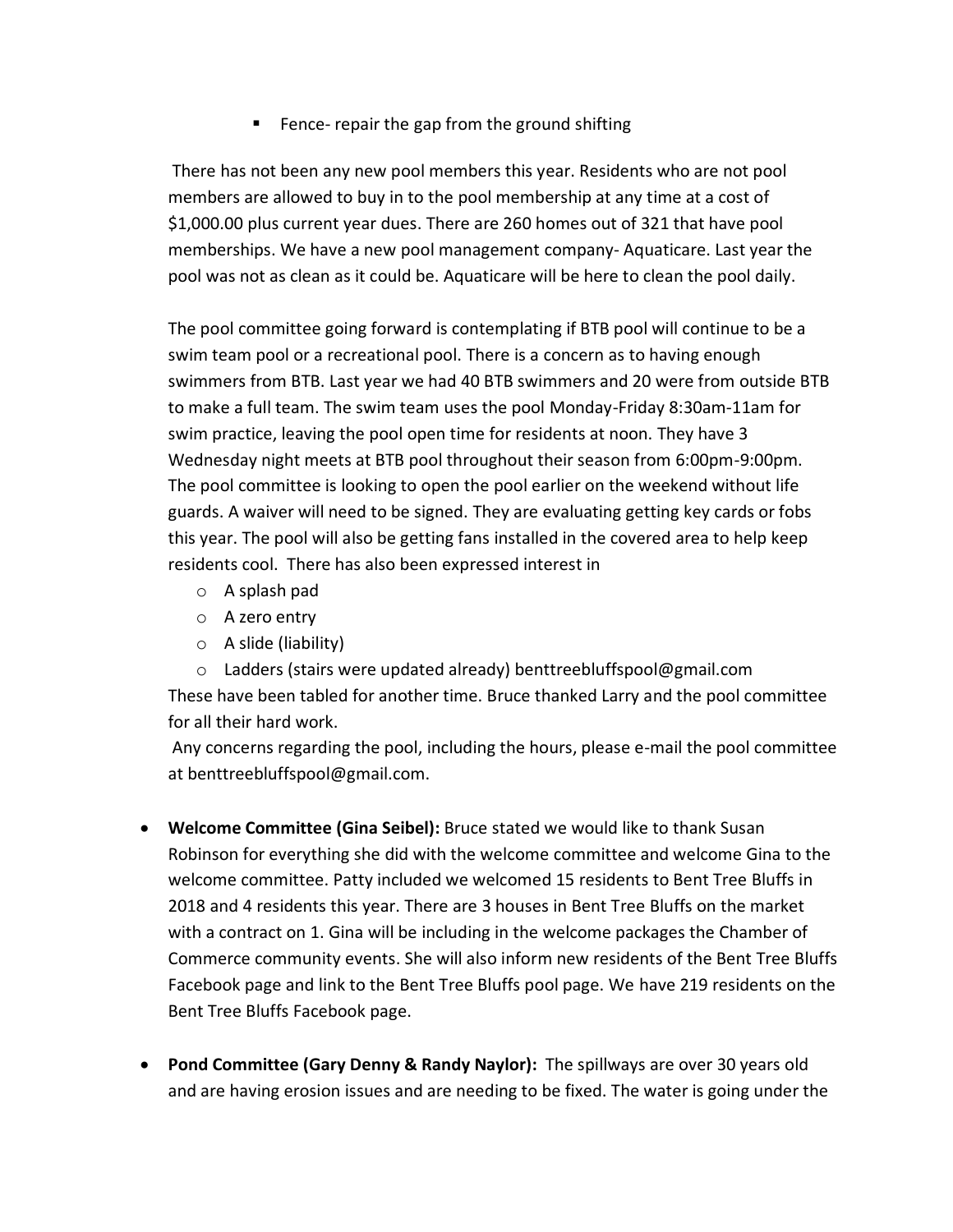spillways instead on top of the rocks as it is supposed to. The concrete sidewalls are cracked and in bad shape. Gary Denny has met with 3 companies to get bids. One company suggested to fix it by doing all concrete spillways. The second company suggested to taking the rocks out and fill with soil and put rocks back in. The third company suggested to fix with rip rap. One of the companies had gotten back with their bid-\$55,000. A homeowner suggested that we fix with metal culverts. Another homeowner suggested that we fix a little at a time. The board will meet within the month to discuss how to fix.

Randy Naylor reported that they have started early this year with treating the ponds. The grass carp did not really help last year nor did the high temperatures, lack of rainfall and fertilizer runoff from nearby residents' yards. We are hoping for cooler weather this year. The hotter the weather the more algae grows. There will be clean up of the cattails around the middle pond. Residents are allowed to catch and keep fish in the upper 2 ponds this year. There is an abundance of crappie, bass and blue gill.

- **Garage Sale Committee (Patty Denny for Marilyn Campbell):** There will be one Bent Tree Bluffs sponsored Garage Sale this year on May 2<sup>nd</sup> -4<sup>th</sup>. Homeowners are welcome to have other garage sales on their own.
- **Social Committee (Patty Denny for Krista Grubb):** Easter Egg Hunt at the pool area on April 20<sup>th</sup> at 11:00am for all Bent Tree Bluffs kids. Bring your cameras, there will be a photo booth and the Easter Bunny will be there! We are needing prefilled Easter eggs. Please contact Krista Grubb (number in the new directory) to drop off eggs or with any questions.

## **Round Table:**

- There was a letter and email that was sent to all homeowners from Nextdoor that made it look like it was from someone in the neighborhood. We want to make you aware that we will only communicate with the neighborhood via the Bent Tree Bluffs website, Bent Tree Bluffs Facebook page or email from benttreebluffshoa@gmail.com
- Kim Fritchie noted some upcoming events in Lee's Summit on April 27<sup>th</sup>
	- 1) Lee's Summit Beautification and Lee's Summit Parks and Recreation is hosting a Sweep the Summit Citywide Event – All Citizens Welcome! Volunteers should wear sturdy shoes & bring work gloves. Trash bags will be provided. **Come at 9:30am to any of the following parks**
		- **Example 2014** Legacy Park Drive
		- *Lowenstein Park* 1901 NW Lowenstein Drive
		- *Charles David Hartman Memorial Park* 700 SW Pryor Road